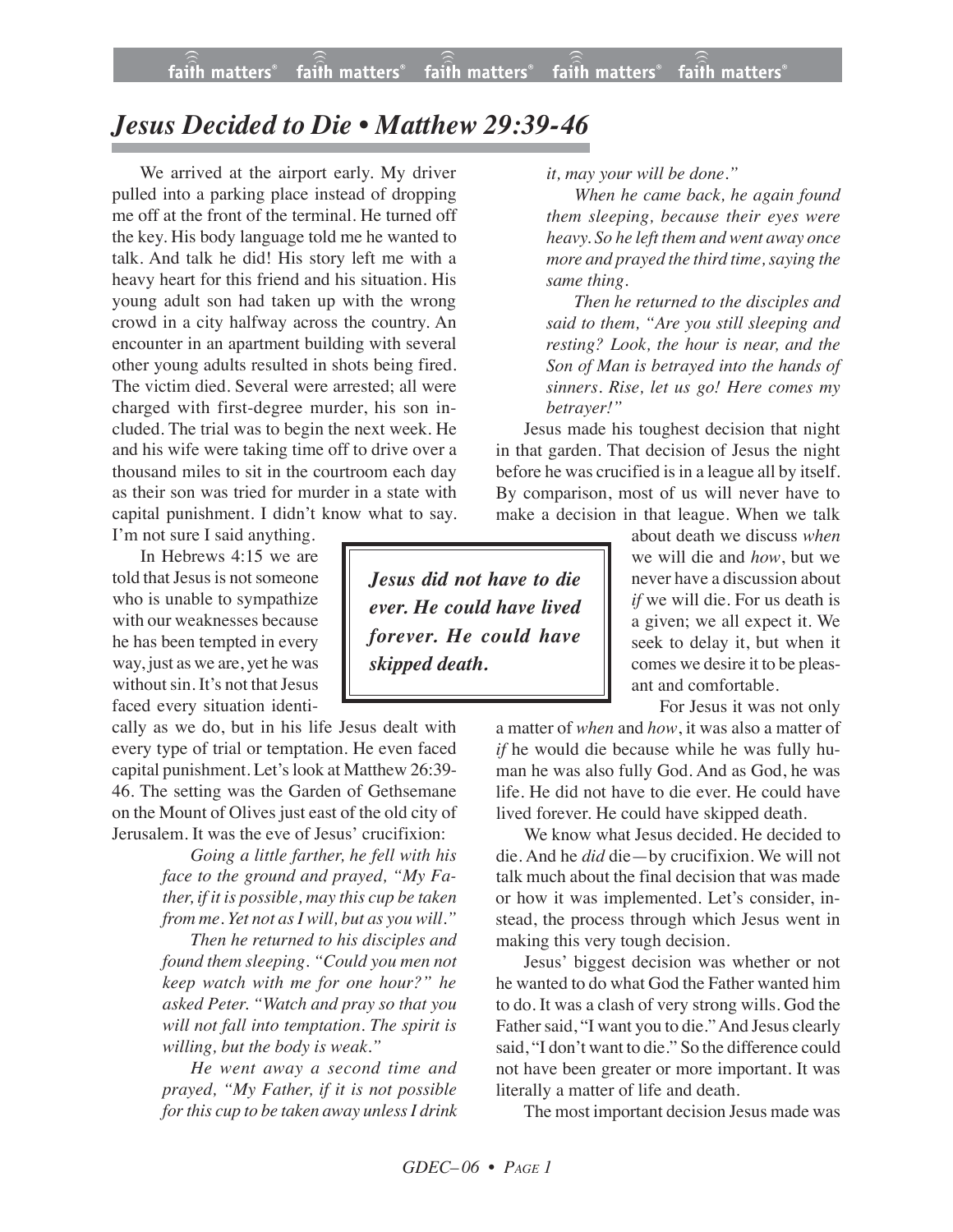## **faith matters® faith matters® faith matters® faith matters® faith matters®** ))) ))) ))) ))) )))

to go along with what the Father wanted, whether Jesus liked it or not. He chose to believe that God's choice was superior to his even if it ran counter to his deepest emotions. He chose to have faith that God had the greatest good in mind for him and for everyone else, even if that included a terrible death. He chose to submit to the will of God. In Jesus' own words he said, *"My Father, if it is possible, may this cup be taken from me. Yet not as I will, but as you will."*

He did it! He submitted to what God ordered. But a few minutes later he was back in the same place on his knees negotiating the same deal again, almost word for word, saying, "Father, I know that's what you want, but couldn't there be a better way. You are God. You can manage all the circumstances. Find a way out for me." Again his Father said, "No." Again Jesus made this terribly difficult decision saying, "All right then, not what I want but what you want."

It was finished. Twice decided. He walked back to his friends. The deal was done. He would go through with it—except, he went back again and knelt and prayed and pleaded for his life. Again he said, "Father, there has to be another way. I don't want to do this. I don't want to die. I want to live." It took Jesus three times to make the decision stick. It may have taken more than that, but there are only three times that are recorded for us.

The greatest part of the decision was the conviction that God the Father was right and that he would submit to that choice whether he liked it or not. But Jesus was human—he was as we are. And whenever we make our important decisions of life it rarely, if ever, comes down to a single element or factor. Our decisions are complex because we are complex.

There were multiple reasons why Jesus made the decision to die. Among them was his love for others. Earlier in his biography we find the profound words he spoke to his followers—words that are frequently quoted in other literature when Jesus said, *"Greater love has no one than this, that he lay down his life for his friends."* It is the ultimate definition of love.

Amil Durkhine, the father of modern sociol-

ogy, defined this as altruistic suicide—giving your life for the love or benefit of someone else. A soldier with his comrades in the heat of battle sees a live grenade land near them. He throws his body over the grenade giving his life to save the lives of his friends. A husband facing an assailant steps in front of his wife and takes the bullet as the gun is fired. He dies; she lives. During a famine or drought a mother gives her water and food so that her child can survive even though it costs her own life.

Applied to Jesus it was the ultimate example. He had such love for others that he died for them. But, more correctly, he died for us! This is not impersonal or distant. This is not ancient history. This is about us—our generation—because Jesus included us in his death on the cross.

Through the years I have watched profound changes in people's lives as they switch their use of pronouns. Before they may have spoken with great passion in theory about all Jesus did for others but they have that golden moment when they realize it is a personal matter, that if no one else had ever lived Jesus would have made that decision just for them—and "they" becomes "me". He would have died just for me!

Every one of us should feel really loved. Even if there are times when we feel unloved or unappreciated by others let us never forget that Jesus chose to die for us because he loved us so much: "G*reater love has no one than this, that he lay down his life for his friends."*

A third reason for Jesus' decision to die was that he values human life. Jesus sees every human being as a special creation made in God's image. God created us to live. It was supposed to be that way. Jesus wanted every member of God's human race to live, not die. The prospect of spending forever in eternal death distanced from God was so repugnant to him that it played into the decision he made to submit to the Father's will and go ahead with this crucifixion. He valued human life because it was in God's image and was intended to last forever.

There is great debate in our world about the value of life. Each day hundreds of abortions are performed in the United States. Murders. Abuse.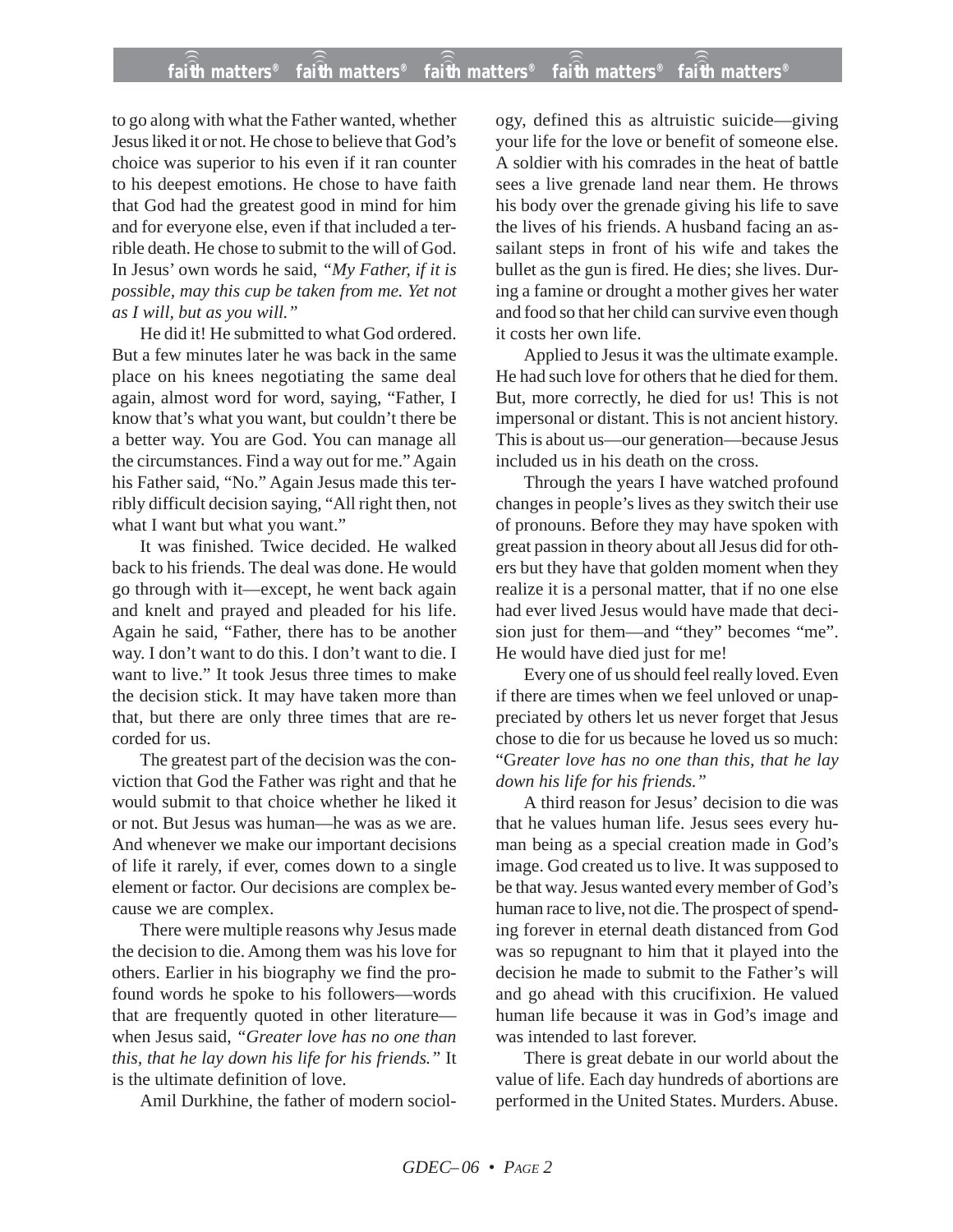## **faith matters® faith matters® faith matters® faith matters® faith matters®** ))) ))) ))) ))) )))

People are devalued because of their race, gender or age. We decide that some lives are more valuable than others.

Jesus' view was very different. He considered each individual to be more valuable than any possession they could be compared to. He chose to die so his life could be transplanted into us in order that we could become Christians and have Jesus living inside of us. When you put all of this together you begin to understand that Jesus' decision to die was a combination of submission to the Father, love for others and his value of life.

Let's consider how we can make our decisions by the principles Jesus used. First, let's choose from our past what we consider to be the most difficult decision we have ever made. Not necessarily the most significant decision because there are some decisions that are monumental in our biographies that were very easy to make. So, what would you count as the one, two or maybe

three toughest decisions of your life—past or present?

Keep these choices in mind as you consider the application of Jesus' principles to your decision. First of all, believe that God is right. That is not always easy to do, especially if our opinions differ significantly from what we know he would do. Yet,

as Christians we must believe that God is wiser than we are, that he has information we do not have and that, even if his will seems to counter everything we would otherwise choose, he is right.

That may be very hard for most of us to do. What if God wants us to tell the truth, but telling the truth will cost the job we need very much because of the health benefits it provides for our family? What if God's will is that we break off a relationship with someone we really care for? What if God wants us to stop stealing but that means the partners in our small business will no longer direct clients to us and we could potentially be out of work?

Probably not a day goes by that we do not

differ with God in what we would choose. But as Christians we are convinced that God is right even if his choice is contrary to our own. While we may have to go through pain and problems now, ultimately God's great good is best.

Here's a way to test this. Look at your life and say, "Here are the choices I face. If I could have this come out any way I want, what would I choose?" Then ask God, "What would you like to have happen in this choice?" Be careful not to bend God to fit your will but honestly ask God what he wants. When the choice is clear, decide that you believe God is right even if his will is different from yours. Submit by telling God you'll do it his way. Mimic the words of Jesus who said, *"Not my will, but yours be done."*

In some cases the cost may be very high. An article in The Wall Street Journal told about the persecution and martyrdom of Christians in East and Northeast Africa. It cited examples from the

*…as Christians we must believe that God is wiser than we are, that he has information we do not have and that, even if his will seems to counter everything we would otherwise choose, he is right.*

Sudan, Ethiopia, Egypt, Iran and Iraq. It told of an entire community of Christians in the Sudan who refused to give up their commitment to Jesus Christ. Soldiers under political orders came in and killed all but the pastor of the

group. The leader decided to let him live but gouged out his eyes as an example to others of what happens to those who believe in Jesus Christ. Those Christians submitted to the will of God, even at great personal cost.

Chances are slim that we will ever face anything quite so dramatic. For us the cost may be in a relationship or a job. It may mean changing our vocabulary so we no longer make racial jokes or putdowns. It may mean we comply with God in some comparatively small sacrifice.

The other morning I took my Bible and journal and went downstairs to the living room. I remembered that the newspaper was outside and I had to decide what I wanted to do. Did I want to spend time alone with God or did I want to read